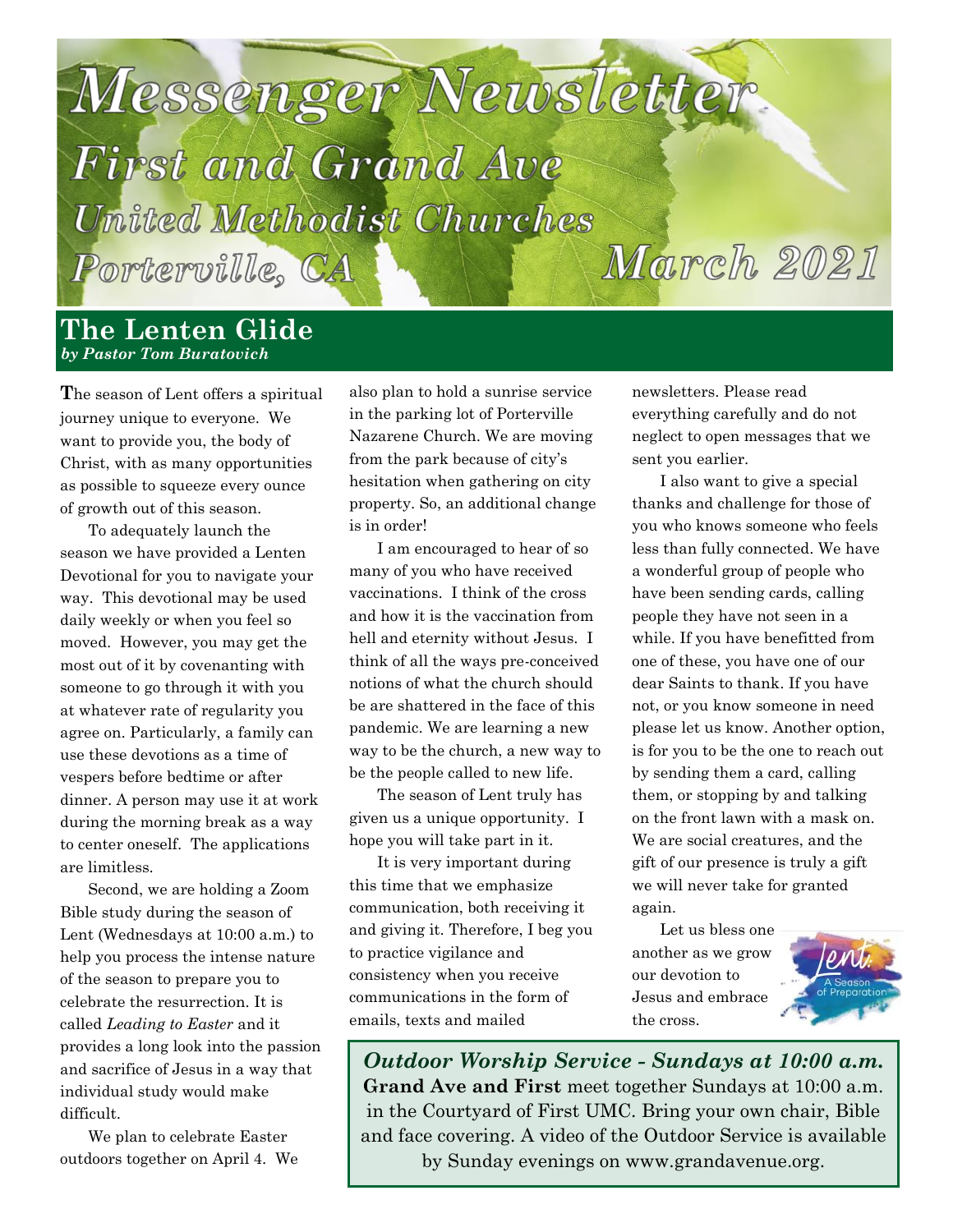# **Youth Ministry March**

**W**e made it to March and that means we are in middle of the Lenten season. This is one of my favorite times of the year as Lent presents to all believers an opportunity for spiritual growth and renewal in our daily walks with Jesus. The traditions of Lent come to us from the 40 days that Jesus spent in the desert and during that time he faced temptations from Satan. It is a time of prayer and fasting and helps prepare our hearts for Easter.

During Lent many people will be making the decision to give something up that is important to them in the hopes that God will fill that now empty space with His presence. I like to call this, "Give up to receive." The items and activities vary from person to person on what each of us may choose to give up. Some people may give up watching television, participating in social media, restricting their diets, playing video games, coffee (yes, coffee), and many other things. Some people attempt to give up certain attitude issues they struggle with such as negative outlooks, worry, and selfishness. Regardless of what we give up, I am confident that God works in our hearts to guide us deeper into our relationship with Him through our fasting and through His love.

I had a friend who chose to give up soda for Lent many years ago. About halfway through the 40 days of Lent I asked him how his fasting from soda was going. I said to him, "How's the no soda going buddy?" He replied, "Well, it was going really good, but on Saturday I slipped up and had to have a cup of grace." I always loved how my friend referred to a cup of soda as a cup of grace. It makes me laugh every time. You see, he gave into temptation and broke his fast. He was not happy about it, but he did not let it

derail his journey during Lent. Instead of focusing his heart on his actions, he focused his heart on God and his rich grace that is better than any soda.

The youth and I are working together during the Lenten season to offer each other support and encouragement in our fasting of what we each have chosen to give up. I recommend that each of you also have someone you can turn to during your fasting to share your experiences with. The youth are also celebrating the work that God is doing in our hearts as He prepares us for Easter. We are learning in our Youth Zoom Hangouts about the temptations Jesus faced in the desert and how he responded to these temptations and how his experiences are examples to each of us that continue to bless our faith and builds our trust in him. It is truly a fascinating time for believers.

# SEASON F PREPARAT

This Lenten season I pray that if you choose to fast in some form, or if you do not, either way, may God bless each and every one of you on your journeys. I pray that the eyes of your heart will be planted firmly on Christ Jesus and his life, death, and resurrection and what that means for each of us. During the moments when fasting becomes tough, may we remember that our savior faced temptations and he understands our struggle and may this truth give us peace and encouragement. Blessings to each of you during this special time of year.

God is Love, *Ryan Ridenour*

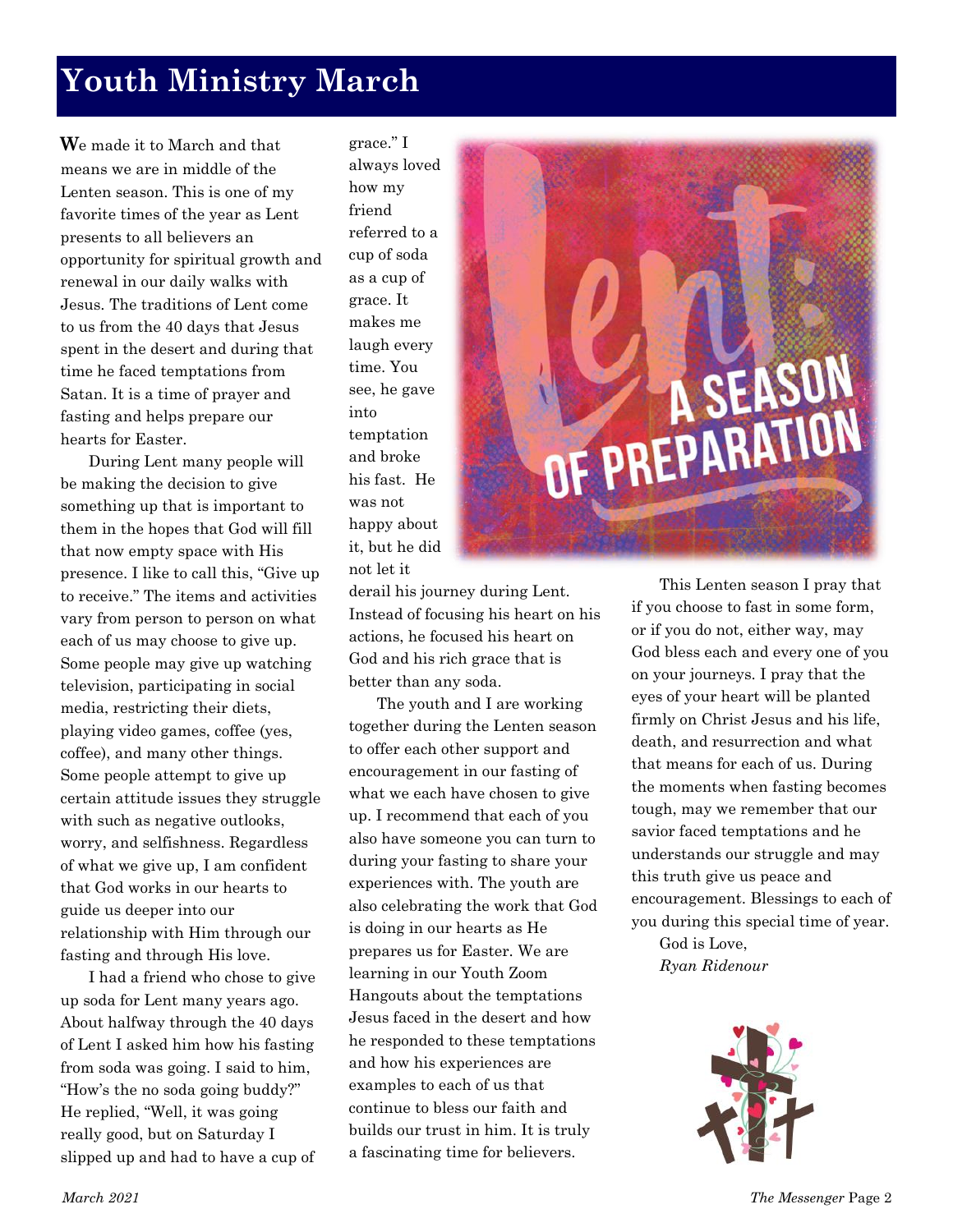## **Jesus Loves ME**



*Jesus loves me This I know For the Bible tells me so Little ones to Him belong They are weak But He is strong Yes, Jesus loves me Yes, Jesus loves me Yes, Jesus loves me The Bible tells me so.*

I think we all know the words to this song. Both young and old alike have cherished the simple truth in this song. This is the foundation that our whole world should be set on. " Jesus Loves me". That is what matters.

How many of us sing the words to this song or listen to it but never really think of the meaning behind the words. The simple truth in this song, do we even pay attention to it? "Jesus loves me, this I know, because the Bible tells me so." Yes, the Bible does tell us so. But just because the Bible says so, do we really believe it? Have you ever really thought about how much Jesus loves you? I mean, how much

He REALLY loves you? It is something that we hear all of the time but does it go in one ear and out the other or do we let that simple truth settle within our souls? Now, stop and think about it for a minute. I mean it. Really search your soul. Can you honestly say, with every ounce of your being, that you really believe that Jesus loves you so much, that you can say "Jesus loves ME"? I sure hope so. Because He

does! If you don't know it, you need to start telling yourself it.

Actually, I think it is good practice for all of us to repeatedly tell ourselves that " Jesus loves ME" many times every day.

Jesus does love us all. He loves us so much, that we will never be able to fully understand how much He does. He gave up everything He had for each one of us. He removed His crown and came to Earth for US. To show us the way to live, to show us how much He loves us. To give us hope. He freely suffered for all of our sins. He willingly endured mocking and ridicule, was beaten and broken. His precious blood was spilt and His life was given, so that we would have the gift of eternal life. He suffered so, that we might live. If that is not love, I don't know what is. For someone to endure all of those things for me, for you, I would, and you should, definitely say "Jesus loves ME". I hope you know this truth with all of your heart. If you don't or you have any doubt, I would encourage you to seek Jesus and discover the beauty of His love

for you.

I encourage everyone, to begin saying every day "Jesus loves ME". Write sticky notes with this sweet phrase on it and stick them all over your house. Put it on your bathroom mirror, on the dashboard in your car. Everywhere you look. Add this to your worship during Lent. Try to say it as many times as you can, every day. Even sing it. Reaffirm this truth and take it into your heart. Believe it with everything that is in you. Cling to this truth every day and strengthen your love for Him.

> Blessings, *Melody Burkhart* Children's Sunday School



*Online* Join Melody online for Children's Sunday School every Sunday morning at **www[.grandavenue.org](http://grandavenue.org/)**



**See you on Sunday!**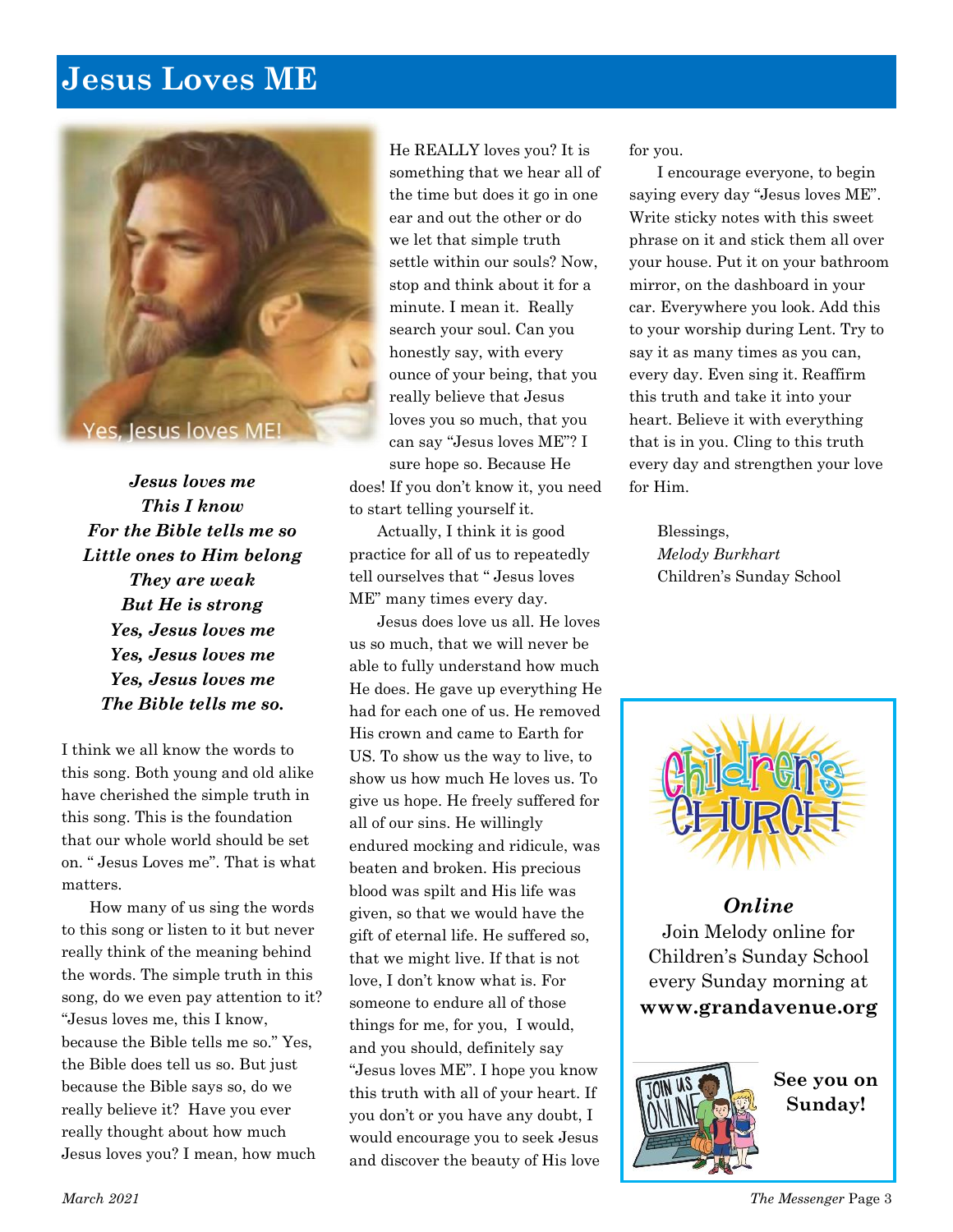#### *By Judy Lowery*

# **Support Groups ...**

*"May the God who gives endurance and encouragement give you a spirit of unity among yourselves as you follow Christ Jesus, so that with one heart and mouth we may glorify the God and Father of our Lord Jesus Christ."* 

Romans 15:5-6 NIV

**R**iding a bike on the Appalachian Trail? It sounds like a risky adventure, doesn't it? Just hiking along the trail would be enough of a challenge for most people. According to our friend, Paul, who is a seasoned hiker, it is even more difficult and dangerous than the famous Pacific Crest Trail.

Well, husband Al is doing just that…sort of! He was invited to join a group of friends known as "Dawn's Team" on a Virtual Appalachian Trail mission and began "riding" the trail in mid-December.

For an entry fee, he was guaranteed a medal at the end of the 1,968.3-mile trail along with everyone on the team. No losers on that race! Some members were going to walk and/or jog; however, there were several different ways to earn miles. Snow shoveling was even listed as one of the accepted activities. A good thing with the inclement weather experienced recently in Michigan!

The people in the group began logging their miles and followed their progress on an online map. Dawn's team started at Springer Mountain in Georgia and went northward to Mount Katahdin in Maine. Every time another 20% of the trail was covered, each member received an encouraging email from the Virtual Mission organization and a notification that a tree had been planted somewhere around the world in honor of their progress.

This has been a great incentive for Al to ride his bike daily, helping him stay motivated through the long winter months. Having his bike on a "trainer" in his office is convenient; and the competition generated among some of the members to see who can log the most miles makes it

fun. Using conversion factors, the types of activities done are changed to miles hiked making it fair for everyone.

"What else would I be doing?" he quips, after logging over 286 miles on his bike since the beginning of the mission!

How long would it take for them to complete the entire trail? With thirteen people participating on the team, leader Dawn thought they could finish in March. Eighty percent of the distance has already been completed, making it possible to reach Mt. Katahdin in two or three more weeks!

Leader Dawn, a former "coach" for Al's weight loss program here in Michigan has been extremely supportive and encouraging. Every so often he receives a hand-written postcard from her in the mail rooting him on. Twice a week she has a zoom conference, connecting people to each other, giving out good information and sharing struggles as well as victories.

At Christmas she even held a drawing on one of the online sessions for all participants who dressed up in Christmassy outfits. Al decorated his weathered outback hat for the occasion! One of the participants had crocheted a beautiful blanket for the grand winner and for everyone else a tea towel holder plus tea towel!

Generating enthusiasm, keeping people involved, lifting spirits, inspiring them to set high goals and staying with them, cheering them on until their goals are reached… these are things that Dawn does very well.

Now that her team is approaching the end of the Appalachian Trail, it will be interesting to see what new things she will introduce to her group of friends. Since many of the folks are getting their COVID vaccines, perhaps some will want to go their own direction. However, for this time, the team and its coach have been a wonderful source of support for each other.

Being part of a supportive team is a great thing. We all need encouragement and at times assistance from others who care about us.

A friend who was having struggles recently told the members of a group from church that she was feeling down and discouraged. They kindly reminded her that she should have called them! Not only "on call," this group of "sisters" also have committed themselves to contacting each other once a week outside their regular meeting time. Our friend was extremely thankful that God had brought these special ladies into her life to give her support when needed.

As God gives us endurance and encouragement in our journeys with Him, may we support, encourage and walk hand in hand with each other. Help us O Lord to be united as Your people in this endeavor. In Jesus' name, Amen.



*For more information, please visit*  [www.goodnewswithjudy.blogspot.com](http://www.goodnewswithjudy.blogspot.com/)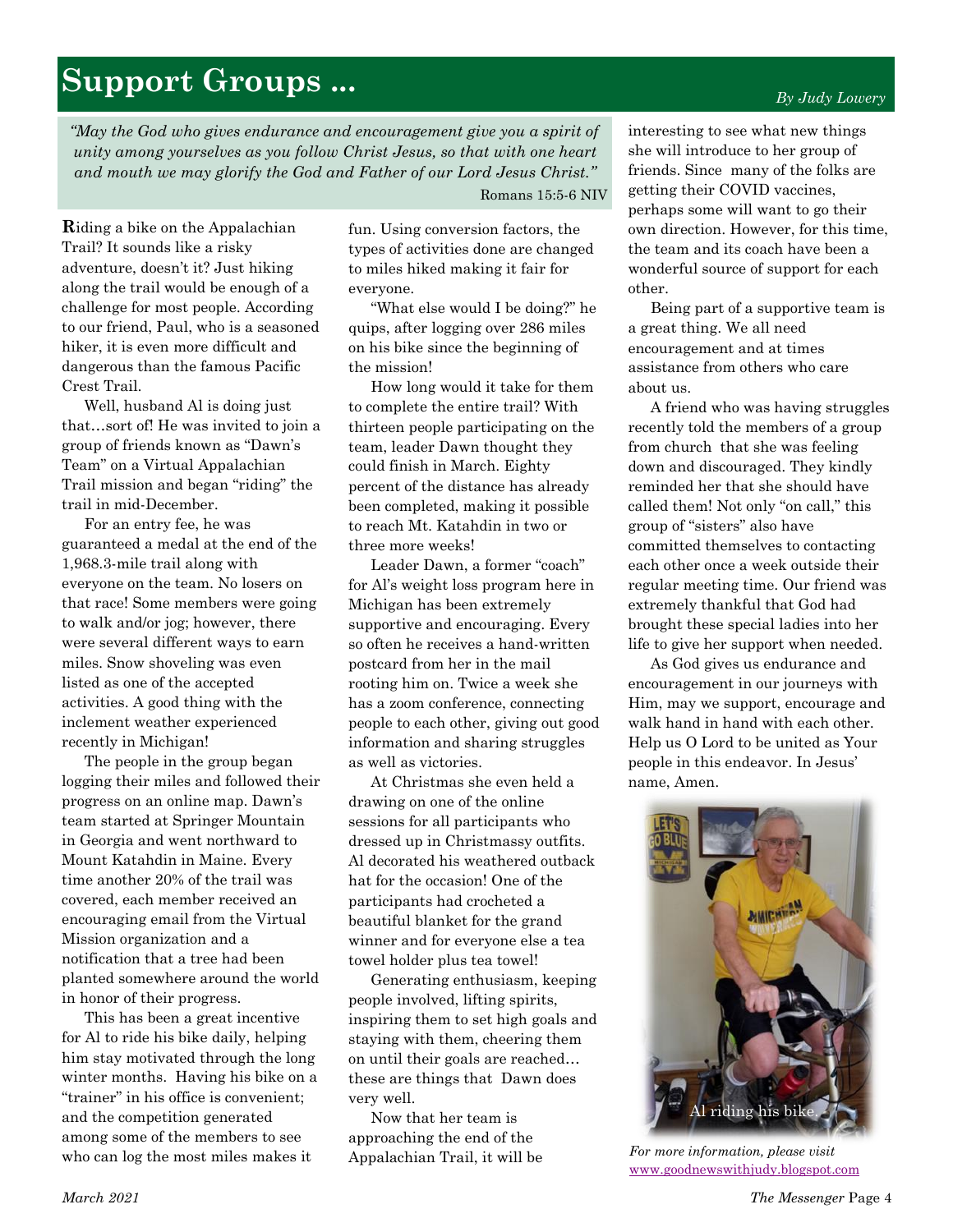# **March 2021 Prayer Calendar**

**Monday, March 1 -** Pray that during this Lenten season, we will have spiritual renewal.

**Tuesday, March 2 -** Pray and reflect on Isaiah 60:1 *"Arise, shine, for your light has come, and the glory of the Lord rises upon you."*

**Wednesday, March 3 -** Pray for the Online Bible Study each Wednesday from 10:00 to 11:00 a.m.

**Thursday, March 4 -** Pray for our community of Porterville.

**Friday, March 5 -** Today, pray for those of us who are grieving a loved one.

**Saturday, March 6 -** Pray for the Clothing Closet today at 9:00 a.m. and for those who will make appointments during March.

**Sunday, March 7 -** Pray for the Outdoor Worship Service at First Church at 10:00 a.m. Please bring a lawn chair and face covering.

**Monday, March 8 -** Pray that God will be with us as we go about our week.

**Tuesday, March 9 -** Pray for the ladies of Linda Circle at Grand Ave.

**Wednesday, March 10 -** Pray for the Online Bible Study each Wednesday from 10:00 to 11:00 a.m.

**Thursday, March 11 -** Pray for Melody and Ryan as they plan lessons for the children and youth.

**Friday, March 12 -** Pray for Pastor Tom as he completes his sermon for this Sunday's Outdoor Worship Service.

**Saturday, March 13 -** Pray for those who will set up for Outdoor Worship Service tomorrow morning.

**Sunday, March 14 -** Pray for the Outdoor Worship Service at First Church at 10:00 a.m. Please bring a lawn chair and face covering.



**Monday, March 15 -** Pray for the ones who are ill and pray for strength and healing.

**Tuesday, March 16 -** Pray for all the committees of First Church and Grand Avenue.

**Wednesday, March 17 -** Pray for the Online Bible Study each Wednesday from 10:00 to 11:00 a.m.

**Thursday, March 18 -** Pray and reflect on Revelation 21:6 *"He said to me: "It is done. I am the Alpha and the Omega, the Beginning and the End. To the thirsty I will give water without cost from the spring of the water of life."*

**Friday, March 19 -** Pray that today you can find a few moments to count your blessings.

**Saturday, March 20 -** Pray for the Praise Team as they prepare for Sunday Outdoor Worship Service.

**Sunday, March 21 -** Pray for the Outdoor Worship Service at First Church at 10:00 a.m. Please bring a lawn chair and face covering.

**Monday, March 22 -** As we start a new week, pray and reflect on John 14:6 *"Jesus answered, "I am the way and the truth and the life. No one comes to the Father except through me."*

**Tuesday, March 23 -** Pray for the hungry and the homeless in our community.

**Wednesday, March 24 -** Pray for the Online Bible Study each Wednesday from 10:00 to 11:00 a.m.

**Thursday, March 25 -** Pray for Judy Buratovich who organizes the newsletter every month.

**Friday, March 26 -** Pray for our church families.

**Saturday, March 27 -** Pray for all who will be involved in the Sunday Outdoor Worship Service tomorrow.

**Sunday, March 28 -** Pray for our Sunday Outdoor Worship Service as we celebrate Palm Sunday. The day when Jesus rode on a donkey triumphantly through Jerusalem as the crowds laid palm branches down on the path in his honor.

**Monday, March 29 -** Pray for this Holy Week. Read Matthew 21:12-19 when Jesus cleanses the temple.

**Tuesday, March 30** - Pray for Holy Tuesday and read about Jesus as he criticizes the Pharisees in Matthew 21:23-46.

**Wednesday, March 31 -** Pray for Holy Wednesday. Read Matthew 26:1-16 when Judas betrays Jesus.

#### **Need Prayer?**

Both churches have people who come together to pray. One prayer meeting is Tuesdays at 1:30 p.m. Please call Pastor Tom or Ann White at 1:30 p.m. to be included in the prayer meeting. Maybe you have another time of the day you would like to gather a group to pray. It could be a quick meeting of 10 or 20 minutes to share prayer requests and pray for one another. Let's make 2021 the year of constant prayer!

*Pastor Tom*